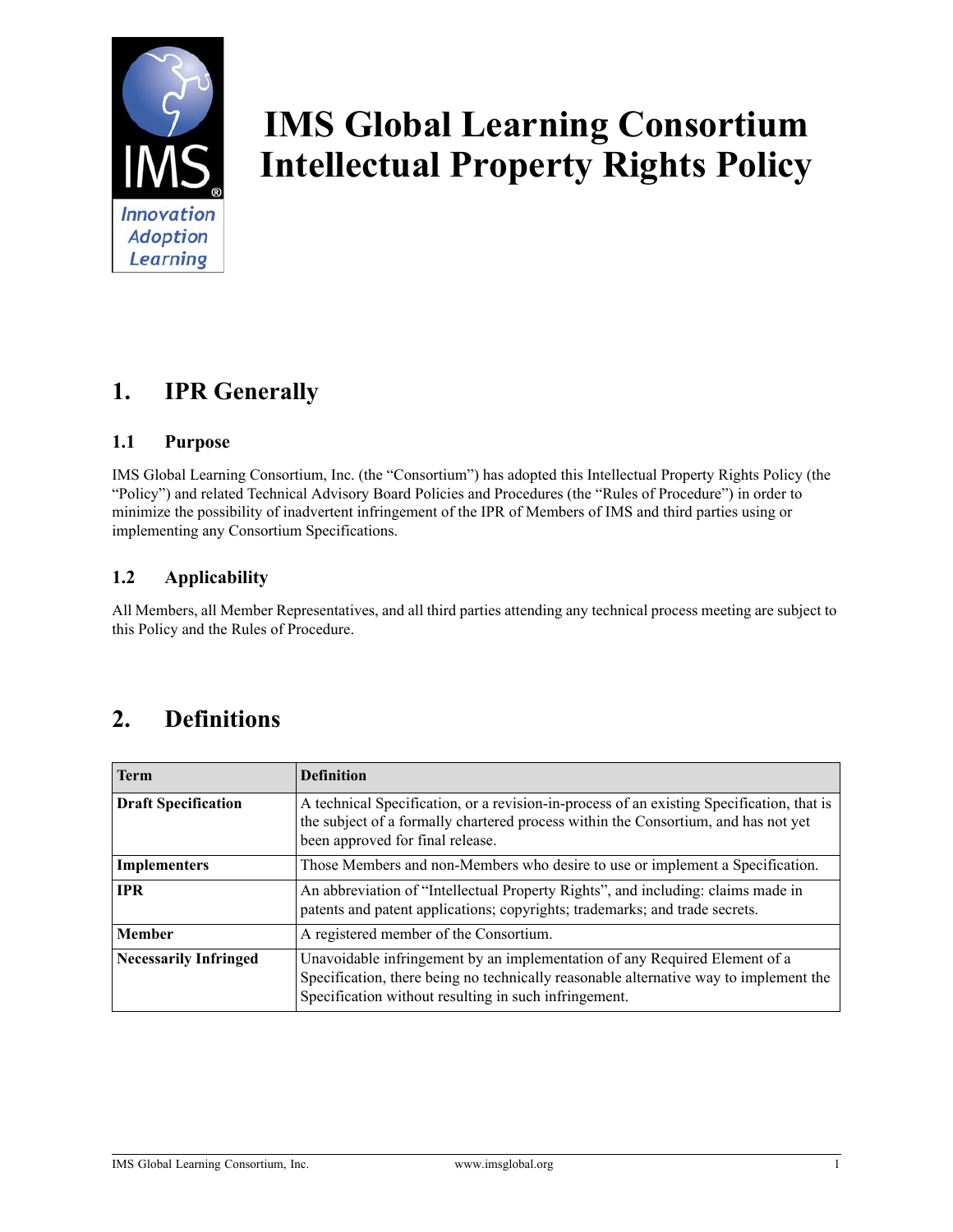| <b>Term</b>             | <b>Definition</b>                                                                                                                                                                                                                                                                                                                                                                                                                                                                                                                                                                        |
|-------------------------|------------------------------------------------------------------------------------------------------------------------------------------------------------------------------------------------------------------------------------------------------------------------------------------------------------------------------------------------------------------------------------------------------------------------------------------------------------------------------------------------------------------------------------------------------------------------------------------|
| <b>Necessary Claims</b> | Those claims under patents and/or patent applications anywhere in the world that<br>would be Necessarily Infringed by the implementation of the Required Elements of a<br>Specification. Necessary Claims do not include (i) claims covering any enabling<br>technologies that are not themselves expressly set forth in a Specification; (ii) claims<br>covering reference implementations or implementation examples; or (iii) claims<br>covering the implementation of other published specifications not developed by or for<br>IMS, but referred to in the body of a Specification. |
| Participant             | Any Member or, as permitted by the Rules of Procedure, non-Member, that<br>participates in a Consortium Project Group after a point in time or process that is<br>specified for such purposes in the Rules of Procedure.                                                                                                                                                                                                                                                                                                                                                                 |
| <b>Patent Call</b>      | See Section 3.4 below.                                                                                                                                                                                                                                                                                                                                                                                                                                                                                                                                                                   |
| <b>Project Group</b>    | A process group chartered to create or modify a Specification.                                                                                                                                                                                                                                                                                                                                                                                                                                                                                                                           |
| <b>RAND</b>             | Reasonable and Non-discriminatory.                                                                                                                                                                                                                                                                                                                                                                                                                                                                                                                                                       |
| <b>Related Party</b>    | Any entity that is directly or indirectly controlled by, under common control with, or<br>that controls the subject party. For this purpose, "control" means beneficial ownership<br>or the right to exercise more than 50% of the voting power for the entity.                                                                                                                                                                                                                                                                                                                          |
| Representative          | Any individual that acts on behalf of a Member or other entity in connection with the<br>technical process, or in the completion of any form to be delivered to the Consortium<br>pursuant to the Policy or the Rules of Procedure.                                                                                                                                                                                                                                                                                                                                                      |
| <b>Required Element</b> | Any element of a Draft Specification or Specification identified as "Mandatory", as<br>defined in the Rules of Procedure, or "Alternative" ("Alternative" means that the<br>Implementer is required to select one or more alternatives when implementing the<br>Specification).                                                                                                                                                                                                                                                                                                          |
| Specification           | A technical specification, or any other work product of a Project Group, that requires<br>formal adoption by the Consortium.                                                                                                                                                                                                                                                                                                                                                                                                                                                             |
| <b>Submission</b>       | A submission or other contribution made to a Consortium Project Group in written<br>form or electronic form, and accompanied by a Submission of Technology Form<br>(Appendix A), for consideration for inclusion in a Specification. A Submission may<br>occur, for example, as a result of an unsolicited offer to the Consortium of existing<br>technology by a Member or third party, or in response to a request for contributions.                                                                                                                                                  |
| <b>Submitters</b>       | Both Members, as well as any representative(s) of a Member, and any other person or<br>entity making a Submission.                                                                                                                                                                                                                                                                                                                                                                                                                                                                       |

# **3. Necessary Claims**

### **3.1 Member and Third Party Obligations Regarding Necessary Claims**

In order to reduce the possibility of adopting a Specification that would, if used or implemented, infringe any Member or third party Necessary Claims, the Consortium will, in accordance with the Rules of Procedures, require all Participants and Submitters, whether or not the Submitter is a Participant, to conform to the following rules:

### <span id="page-1-0"></span>**3.2 Licensing Elections at Time of Submission**

(a) Any Submitter making a Submission must elect one of the following at the time of making a Submission:

IMS Global Learning Consortium, Inc. www.imsglobal.org 2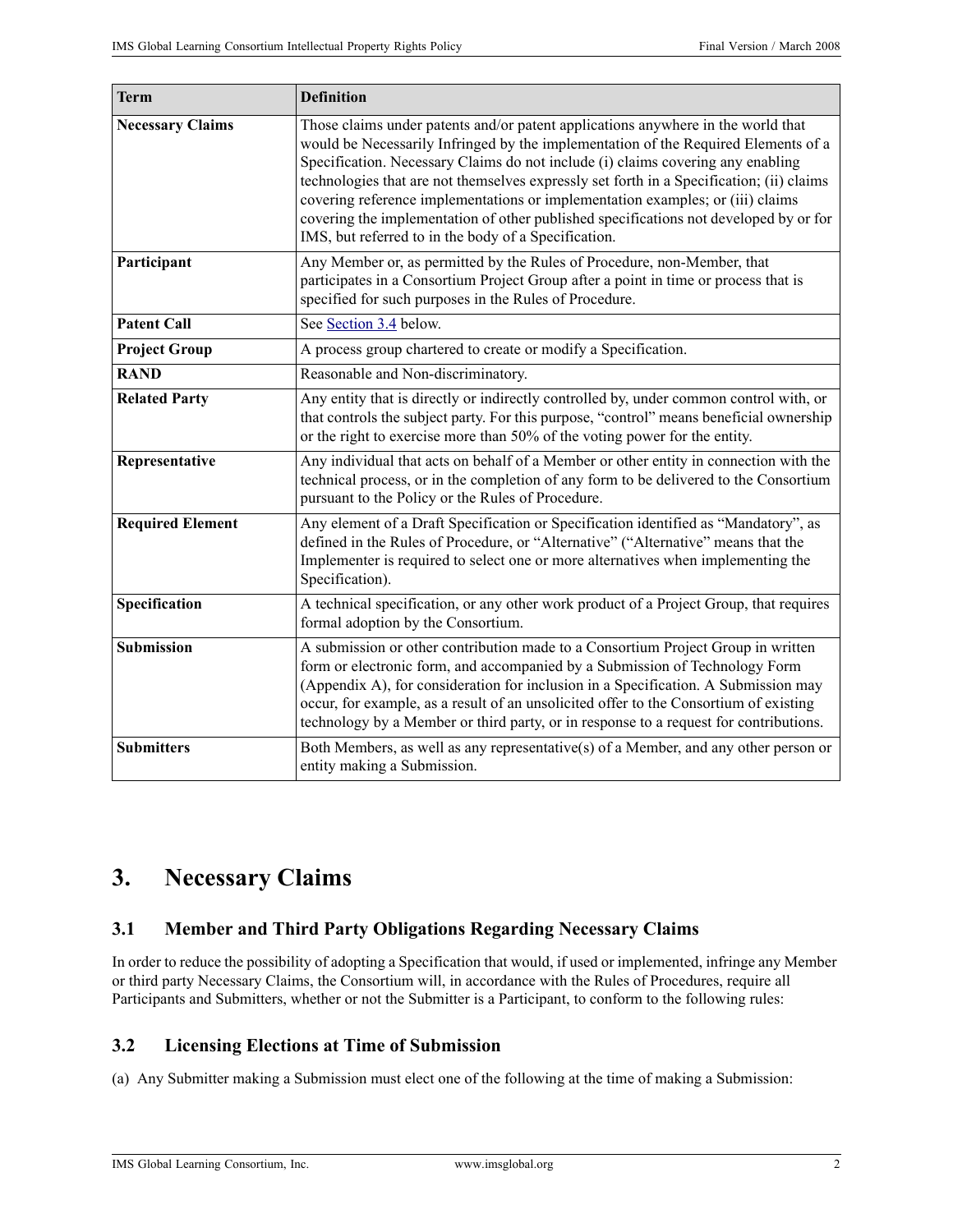- i) Royalty-free RAND License: Agree that if the Draft Specification in connection with which the Submission is made is finally approved by the Consortium, the Submitter and each of its Related Parties (collectively for this paragraph, "it") will provide a license to all Necessary Claims owned by it or which it has the right to license, and inherent in its Submission on a perpetual, non-exclusive and worldwide basis, without compensation and otherwise on a RAND basis, to all Implementers, with such license permitting each Implementer to make, have made, use, reproduce, market, import, offer to sell and sell, and to otherwise distribute products that implement the Required Elements of such Specification; provided that such license need not extend to features of a product that do not constitute Required Elements; or
- ii) RAND License with Royalty: Agree to the same terms, but reserving the right to charge a royalty or other fee on RAND terms.

(b) Such election shall be made pursuant to a written declaration in the form of  $\Delta$ ppendix  $\Delta$  to this Policy.

### <span id="page-2-0"></span>**3.3 Licensing Elections at Contributing Member/Developers Network Draft**

(a) Each Representative that is a Participant but not a Submitter must elect one of the following on a single occasion (except as provided in Section 3.3(b) below), which occasion shall be not later than the earlier of  $(x)$  the time that a Draft Specification is first posted as a CM/DN Draft, and (y) 60 days from the date of Submission.

- i) Royalty-free RAND License: Agree that if the Draft Specification is finally approved by the Consortium, it and each of its Related Parties (collectively for this paragraph, "it") will provide a license to all Necessary Claims owned by it or which it has the right to license, on a perpetual, non-exclusive and worldwide basis, without compensation and otherwise on a RAND basis, to all Implementers, with such license permitting each Implementer to make, have made, use, reproduce, market, import, offer to sell and sell, and to otherwise distribute products that implement the Required Elements of such Specification; provided that such license need not extend to any Necessary Claims identified with particularity as specified in "iii" below, or to features of a product that do not implement Required Elements; or
- ii) RAND License with Royalty: Agree to the same terms, but reserving the right to charge a royalty or other fee on RAND terms; or
- iii) Withholding of License as to Identified Necessary Claims: Identify those Necessary Claims under the Draft Specification, in its then-current form, owned or licensed by it or any of its Related Parties (collectively for this paragraph, "it"), and the portion of the Draft Specification that would result in such infringement, and indicate that no guarantee of license rights is being made (or that such rights will in fact be denied in all cases) as to such Necessary Claims; provided that, with respect to any of such Necessary Claims that are not specifically identified for this purpose, the Member shall make available licenses in accordance with the licensing terms the Member has elected under "i" or "ii" above.

[**Note:** A Member may elect option "i" or "ii" as to some Necessary Claim(s), and this option as to other Necessary Claim(s)].

Provided, however, that (x) in the case of patent claims under non-public patent applications, the Member need not describe any such claims at a level of detail that would disclose any of its valuable trade secrets, and (y) an election form returned pursuant to this Section 3.3 by a Member that was a Submitter shall only apply to those portions of a Draft Specification that do not derive from such Member's own Submission.

(b) Electronic notification of the date elections are required will be sent to each Participant no less than 60 days prior to the time that a Draft Specification is first posted as a CM/DN Draft. All elections by Participants shall be made pursuant to a written election in the form of [Appendix B](#page-9-0) to this Policy. In the event that a decision is made to amend a technical element (e.g., not a schedule element) of a Draft Specification such that it no longer would fall within the original charter for such Draft Specification, and that decision is made after licensing elections have already been made, then the process described in (a) and (b) above shall be repeated when the revised Draft Specification is once again posted as a CM/DN Draft. In such event, the new elections shall relate only to those portions of the Draft Specification that have been revised since the previous elections were made, and the elections previously made shall remain binding as to the unrevised portions of the Draft Specification.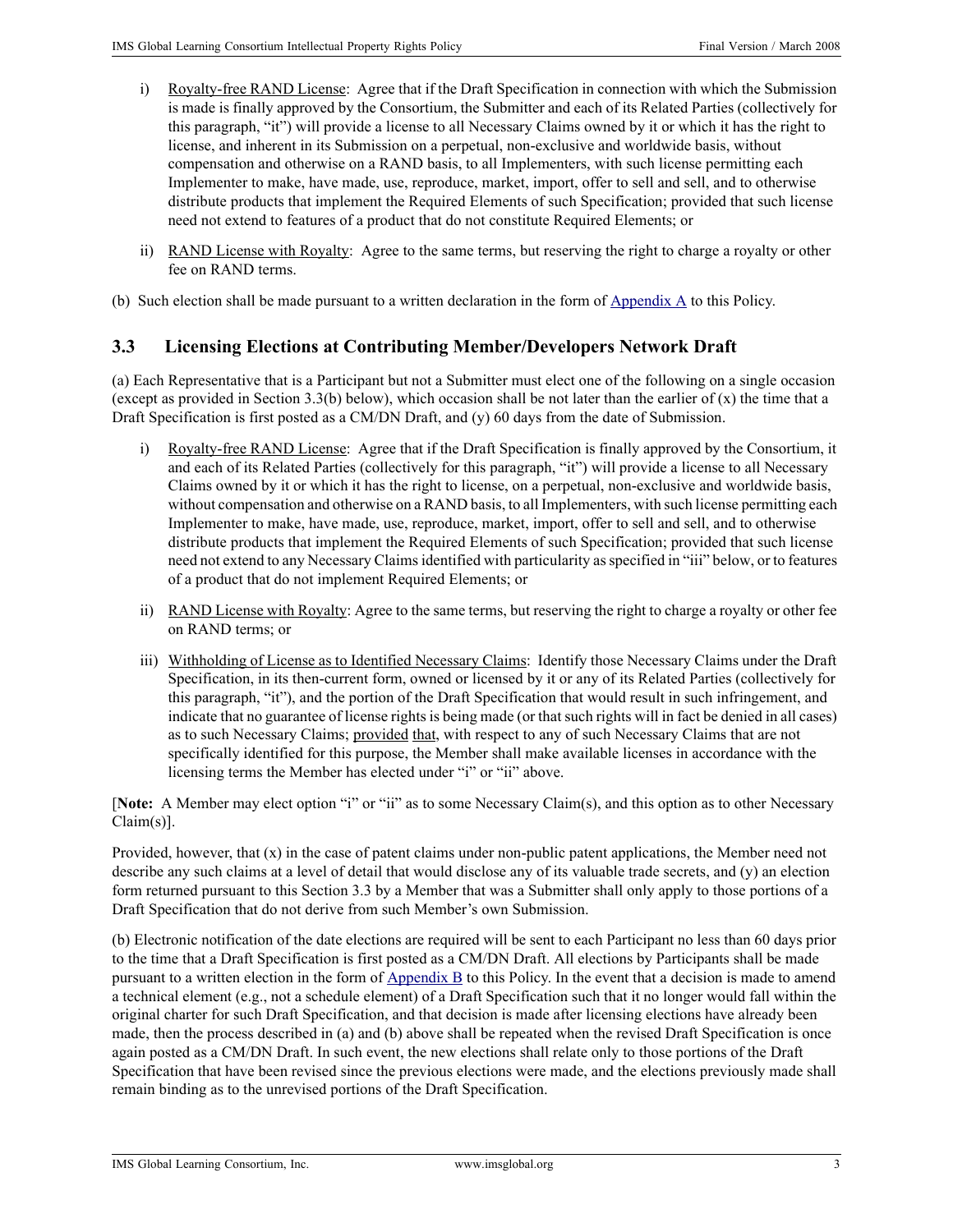### <span id="page-3-0"></span>**3.4 Patent Calls**

Representatives participating in a Project Group are expected to inform the Project Group chair of any patent claims that they think may be Necessary Claims under a Draft Specification that is under development by that Project Group. Accordingly, at the beginning of every in-person meeting and teleconference of the Technical Advisory Board (TAB) or a Project Group, and at any other appropriate time in the course of electronic collaboration as may be provided for under the Rules of Procedure, a Patent Call shall be made. The scope of Patent Calls shall be limited to potential Necessary Claims personally known to an individual Representative, and not to the knowledge of that Representative's employer. The text to be employed in making Patent Calls is set forth in [Appendix C](#page-12-0) to this Policy.

### <span id="page-3-1"></span>**3.5 Sanctions for Failure to Respond or to Knowingly Withhold IPR**

In the event that:

- i) any Representative of a Participant knowingly and willfully fails to respond to a Patent Call with respect to all Necessary Claims that are personally known to such Representative and are owned by such Representative or his/her employer, or
- ii) a Participant fails to timely return a signed and completed election form as required by [Section](#page-2-0) 3.3 above, or
- iii) a Participant (x) does return a signed and completed election form, but later asserts a Necessary Claim(s) against an implementer of the Specification in question, and  $(y)$  it can be shown that such Member knowingly and willfully withheld disclosure of such Necessary Claim(s) at the time of returning such election form;

then such Participant (or the Participant represented by the Representative referred to in i. above), as the case may be, shall be deemed to have elected to license all of its Necessary Claims under the Specification in question (in the case of ii. above), or the Necessary Claim(s) in question (in the case of i. or iii. above), with the terms to be as set forth in Section 3.3(a)i. above.

#### **3.6 Document Notations**

#### **3.6.1 Notation when no Necessary Claims have been Identified**

All Draft Specifications that are subject to comment and all Specifications shall include the following introductory language:

"Recipients of this document are requested to submit, with their comments, notification of any relevant patent claims or other intellectual property rights of which they may be aware that might be infringed by any implementation of the specification set forth in this document, and to provide supporting documentation.

"IMS takes no position regarding the validity or scope of any intellectual property or other rights that might be claimed to pertain to the implementation or use of the technology described in this document or the extent to which any license under such rights might or might not be available; neither does it represent that it has made any effort to identify any such rights. Information on IMS's procedures with respect to rights in IMS specifications can be found at the IMS Intellectual Property Rights web page: http://www.imsglobal.org/ipr/imsipr\_policyFinal.pdf.

"Copyright © IMS Global Learning Consortium 2008. All Rights Reserved.

"If you wish to distribute this document or use this document to implement a product or service, you must complete a valid license registration with IMS and receive an email from IMS granting the license. To register, follow the instructions on the IMS website: http://www.imsglobal.org/specificationdownload.cfm.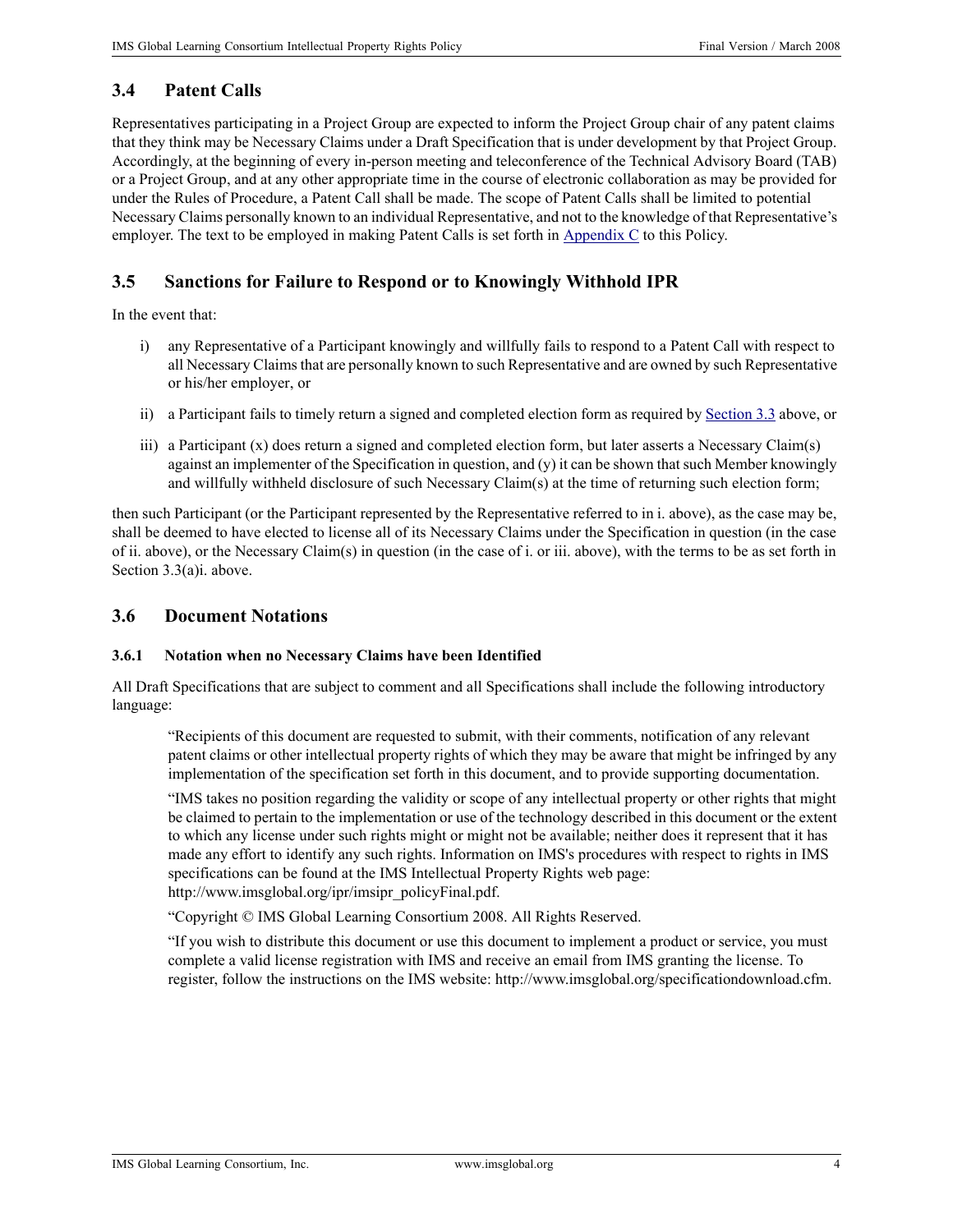This document may be copied and furnished to others by Licensee organizations registered on the IMS website provided that the above copyright notice and this paragraph are included on all such copies. However, this document itself may not be modified in any way, such as by changing the details of the specification, removing the copyright notice or references to IMS, except as needed for the purpose of developing IMS specifications under the auspices of a chartered IMS work group.

"Use of this specification to develop products or services is governed by the license with IMS found on the IMS website: http://www.imsglobal.org/....

"The limited permissions granted above are perpetual and will not be revoked by IMS or its successors or assigns."

All Specifications shall additionally include the following introductory language:

"THIS SPECIFICATION IS BEING OFFERED WITHOUT ANY WARRANTY WHATSOEVER, AND IN PARTICULAR, ANY WARRANTY OF NONINFRINGEMENT IS EXPRESSLY DISCLAIMED. ANY USE OF THIS SPECIFICATION SHALL BE MADE ENTIRELY AT THE IMPLEMENTER'S OWN RISK, AND NEITHER THE CONSORTIUM, NOR ANY OF ITS MEMBERS OR SUBMITTERS, SHALL HAVE ANY LIABILITY WHATSOEVER TO ANY IMPLEMENTER OR THIRD PARTY FOR ANY DAMAGES OF ANY NATURE WHATSOEVER, DIRECTLY OR INDIRECTLY, ARISING FROM THE USE OF THIS SPECIFICATION."

#### **3.6.2 Notation when Necessary Claim(s) are Identified**

(a) When Necessary Claim(s) have been identified for Draft Specifications, or thereafter with respect to already published Specifications, a notice substantially as follows shall also be included in the introductory language:

"The Consortium draws attention to the fact that it is claimed that compliance with this specification may involve the use of a patent concerning [Subject Matter] given in [Subclause]. The Consortium takes no position concerning the evidence, validity or scope of such patent rights.

"The patent holder has assured the Consortium that it is willing to license patent rights it owns or controls which would necessarily be infringed by any implementation of this specification to those licensees (Members and non-Members alike) desiring to implement this specification. The statement of the patent holder to such effect has been filed with the Consortium. Information may be obtained from:

[Name of Holder of Right]

[Address]

"Attention is also drawn to the possibility that some of the elements of this specification may be the subject of patent rights other than those identified above. The Consortium shall not be responsible for identifying any or all such patent rights."

(b) In the event that the owner of any IPR has asserted that infringement would result from the implementation of a Draft Specification or Specification, and such owner has refused to grant a license under the terms of this Policy, then the second paragraph of the above notice shall be replaced or supplemented, as appropriate, with the following:

"The holder of patent rights has refused a request by the Consortium that it agree to make a license available for the purpose of implementing this specification. Information may be obtained from:

[Name of Holder of Right]

[Address]"

#### **3.7 Patent Searches**

In no event shall the Consortium, or any Representative, Participant or non-Participant Member be obligated to conduct any patent searches regarding any Necessary Claims or other IPR that may be infringed by any implementation of a Draft Specification or Specification.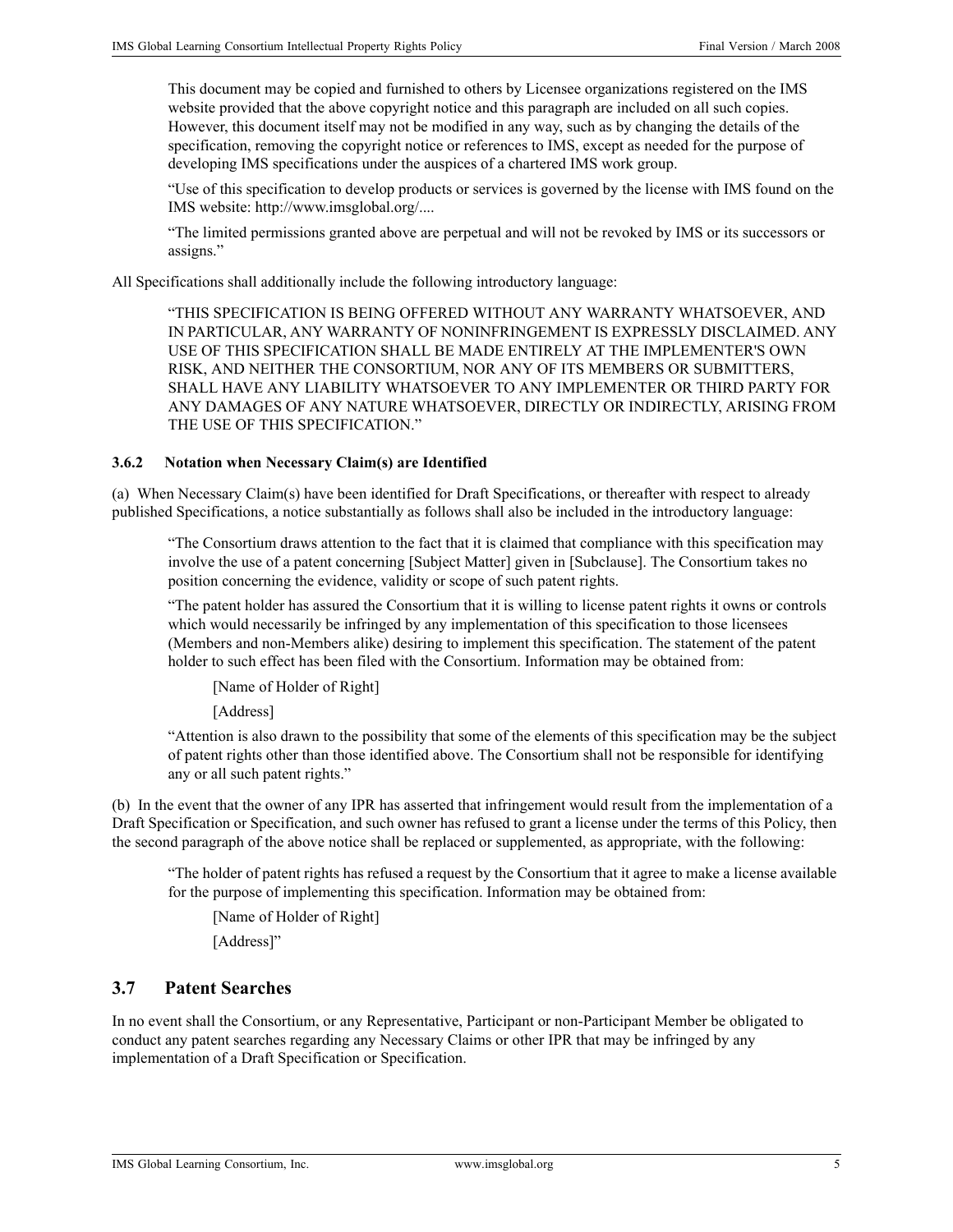### **3.8 Patent Claims Revealed After Publication**

In the event that a Necessary Claim is first revealed by a Member or third party following adoption and publication of a Specification, and such Necessary Claim is not already subject to a licensing or non-assertion obligation under [Section](#page-2-0) 3.2, [Section](#page-3-1) 3.3, or Section 3.5 above, such holder will be asked to license the Necessary Claim in the manner outlined in [Section](#page-1-0) 3.2 or [Section](#page-2-0) 3.3 above. If such request is refused, the Specification in question shall be referred back to the Technical Advisory Board for further consideration, as appropriate.

# **4. Copyrights**

### **4.1 Copyright in Specifications**

The copyright for all Specifications and other work product of the Consortium shall belong to the Consortium, and may bear a copyright notice in the Consortium's name.

### **4.2 Contributions of Copyrighted Materials**

Each Submitter who contributes copyrighted materials to the Consortium shall retain copyright ownership of its original work, while at the same time granting the Consortium a non-exclusive, irrevocable, worldwide, perpetual, royalty-free license under the Submitter's copyrights in its Submission to reproduce, distribute, publish, display, perform, and create derivative works of the Submission based on that original work for the purpose of developing a Draft Specification or Specification under the Consortium's own copyright.

# **5. Trade Secrets**

Information provided by Participants and other Members will not be treated as confidential by the Consortium, nor will any Member be required to treat the same as confidential. Consequently, Participants and other Members will not be expected to reveal trade secret information in the course of participation in any Consortium activity, nor will they be asked by the Consortium to sign non-disclosure agreements. The Consortium will not be held responsible for the disclosure of any Member's or non-Member's trade secrets, regardless of the circumstances.

# **6. Trademarks**

### **6.1 Consortium Trademarks**

Trademarks created by the Consortium, registered or otherwise, are the property of the Consortium. Use of Consortium trademarks shall be governed by such policies, procedures and guidelines as may be established and approved by the Consortium from time to time, and applicable law.

### **6.2 Non-Consortium Trademarks**

The Consortium's use of third-party trademarks, registered or otherwise, shall be governed by such policies, procedures and guidelines as may be established and approved by the owners of such trademarks, and applicable law.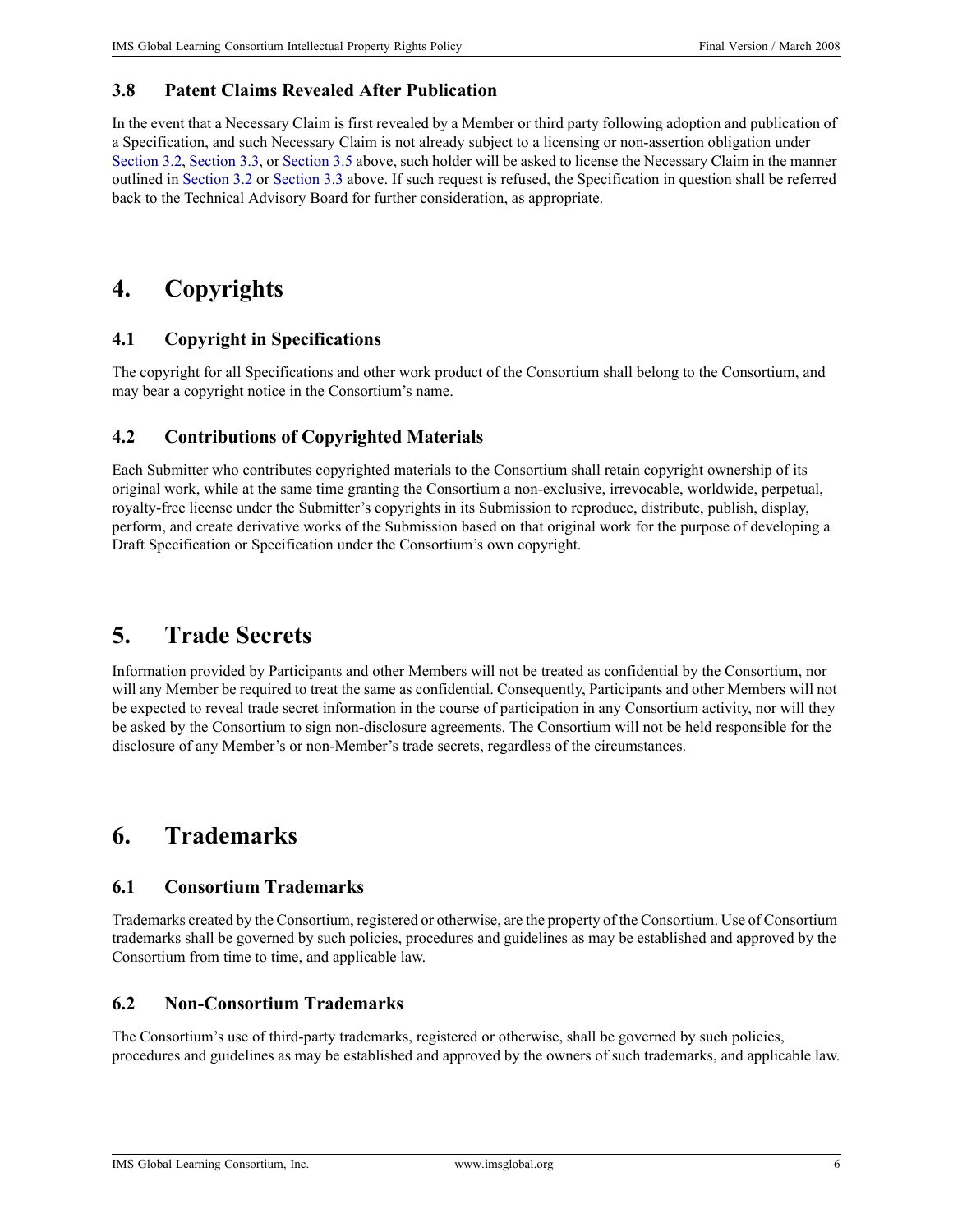### **Appendix A**

# <span id="page-6-0"></span>**IMS GLOBAL LEARNING CONSORTIUM, INC SUBMISSION OF TECHNOLOGY FORM**

**Note:** All blanks must be completed in order for this Submission to be given consideration. This submission is subject to the Intellectual Property Rights Policy (the "IPR Policy") of IMS Global Learning Consortium, Inc. (the "Consortium"), and the Rules of Procedure of the Technical Advisory Board of the Consortium (collectively, both such documents being referred to below as the "IPR Policies and Procedures"). *All capitalized terms used in this form shall have the meanings given to them in Exhibit A attached to this form.*

| <b>Name of Member Submitter:</b>                                                 |  |
|----------------------------------------------------------------------------------|--|
| <b>Name of Representative Completing</b><br>this Form on Behalf of Submitter:    |  |
| <b>Mailing Address of Representative:</b>                                        |  |
| <b>Email Address of Representative:</b>                                          |  |
| <b>Draft Specification and RFP (if any)</b><br>to which this Submission relates: |  |

A. The Representative hereby represents the following on behalf of him/herself and the Submitter, as the context requires:

- 1) The Representative is authorized to make the Submission attached hereto as  $\overline{\text{Exhibit B}}$  on behalf of the Submitter, and to make the following representations and warranties.
- 2) The Submitter has reviewed the IPR Policies and Procedures and agrees that its Submission is being made in full compliance with the same.
- 3) The Submitter hereby irrevocably agrees that if its Submission is incorporated, either in whole or in part, into the Draft Specification referenced above and the same becomes a formally adopted Specification, that on request it and its Related Parties will license all Necessary Claims owned by it on the following terms *(Note: A Submitter must elect one of the following):*

Royalty-free RAND License. The Submitter and each of its Related Parties (collectively for this paragraph, "it") will license all Necessary Claims owned by it or which it has the right to license that are inherent in its Submission on a perpetual, non-exclusive and worldwide basis, without compensation and otherwise on a RAND basis, to all Implementers, with such license permitting each Implementer to make, have made, use, reproduce, market, import, offer to sell and sell, and to otherwise distribute products that implement the Required Elements of such Specification; provided that such license need not extend to features of a product that do not constitute Required Elements; *or* 

RAND License with Royalty: The Submitter and each of its Related Parties agrees to the same terms, except with regard to compensation, and reserves the right to charge a royalty or other fee on RAND terms.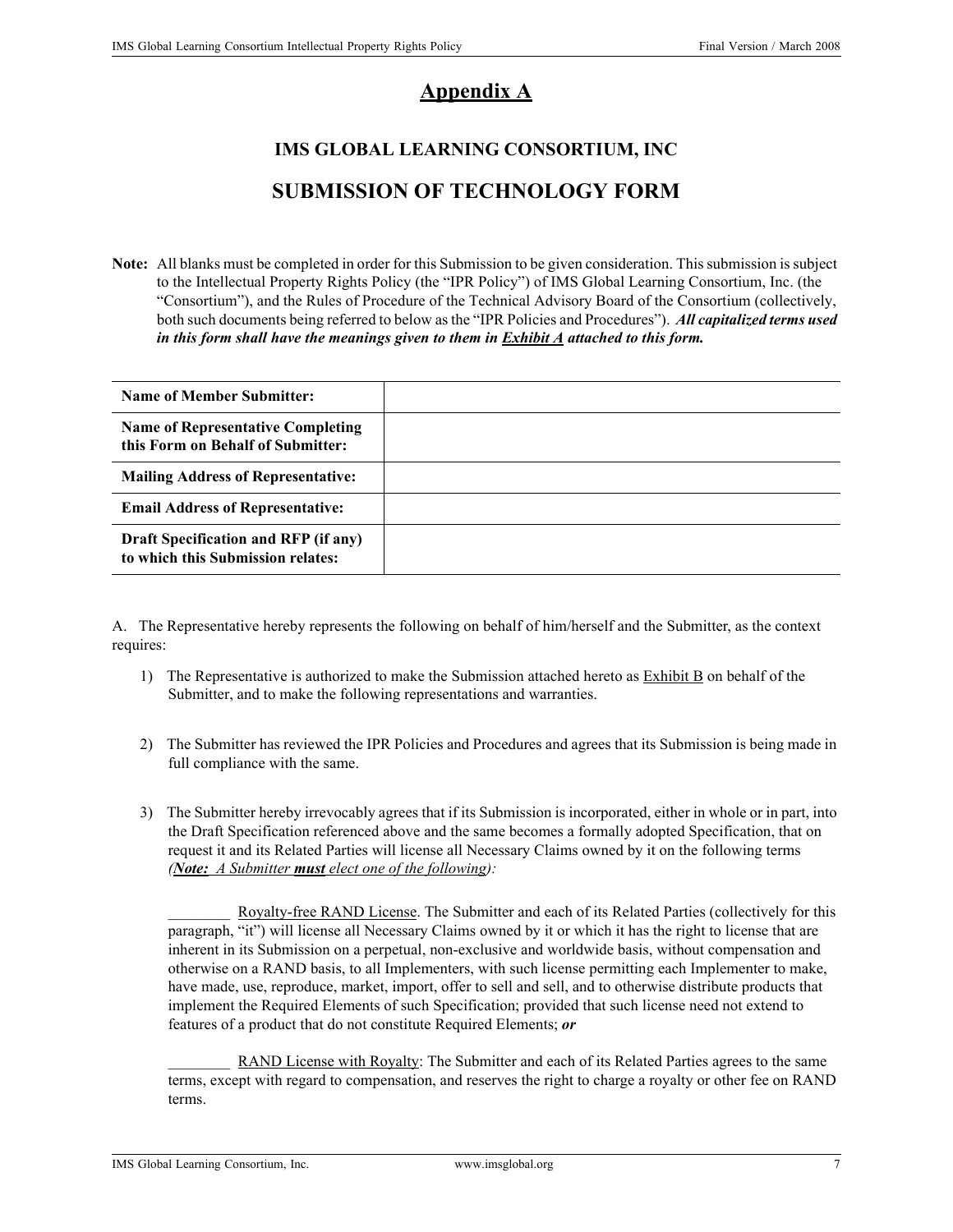- 4) The Submitter hereby (a) grants to the Consortium a non-exclusive, irrevocable, worldwide, perpetual, royalty-free license under the Submitter's copyrights in its Submission to reproduce, distribute, publish, display, perform, and create derivative works of the Submission based on that original work for the purpose of developing a Draft Specification or Specification, and (b) agrees that in the event that the Submission is accepted, in whole or in part, that the Consortium will own the copyright in the resulting Specification and all rights therein, including the rights of distribution, subject only to the continuing copyright ownership rights of the Submitter in the Submission. This agreement shall not in any way deprive the Submitter of any patent claims or other IPR relating to the technology to which its Submission relates.
- B. The Consortium, in accepting this Submission, acknowledges the following:

EXCEPT AS SPECIFICALLY PROVIDED FOR ABOVE, THIS SUBMISSION IS BEING OFFERED WITHOUT ANY WARRANTY WHATSOEVER, AND IN PARTICULAR, ANY WARRANTY OF NON-INFRINGEMENT IS EXPRESSLY DISCLAIMED, EXCEPT TO THE EXTENT OF KNOWING FALSITY IN ANY STATEMENT MADE ABOVE. ANY IMPLEMENTATION OF ANY SPECIFICATION INCORPORATING THIS SUBMISSION IN WHOLE OR IN PART SHALL BE MADE ENTIRELY AT THE IMPLEMENTER'S OWN RISK, AND THE SUBMITTER SHALL HAVE NO LIABILITY WHATSOEVER TO ANY IMPLEMENTER OR THIRD PARTY FOR ANY DAMAGES OF ANY NATURE WHATSOEVER DIRECTLY OR INDIRECTLY ARISING FROM SUCH IMPLEMENTATION, EXCEPT AS A RESULT OF ANY KNOWING FALSITY IN ANY STATEMENT MADE ABOVE.

| This submission has been made on | .200 |
|----------------------------------|------|
|----------------------------------|------|

Name of Submitter

By:

Signature of Representative

Name:

Exhibit Index:

- A: Defined Terms
- B: Submission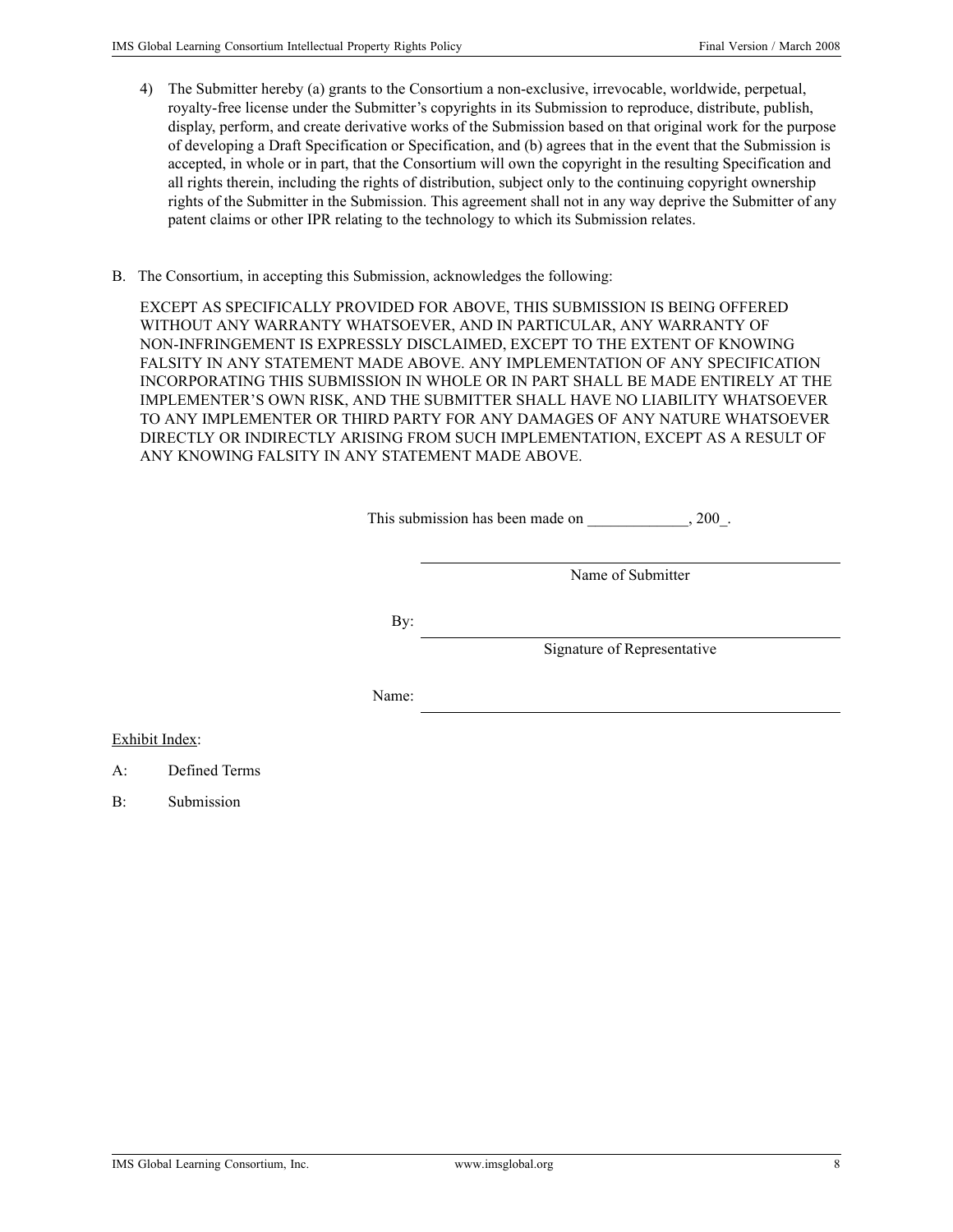### **Exhibit A**

### **DEFINED TERMS**

| <b>Term</b>                  | <b>Definition</b>                                                                                                                                                                                                                                                                                                                                                                                                                                                                                                                                                                        |  |
|------------------------------|------------------------------------------------------------------------------------------------------------------------------------------------------------------------------------------------------------------------------------------------------------------------------------------------------------------------------------------------------------------------------------------------------------------------------------------------------------------------------------------------------------------------------------------------------------------------------------------|--|
| <b>Draft Specification</b>   | A technical specification, or a revision-in-process of an existing Specification, that is<br>the subject of a formally chartered process within the Consortium, and has not yet<br>been approved for final release.                                                                                                                                                                                                                                                                                                                                                                      |  |
| <b>Implementers</b>          | Those Members and non-Members who desire to use or implement a Specification.                                                                                                                                                                                                                                                                                                                                                                                                                                                                                                            |  |
| <b>IPR</b>                   | An abbreviation of "Intellectual Property Rights", and including: claims made in<br>patents and patent applications; copyrights; trademarks; and trade secrets.                                                                                                                                                                                                                                                                                                                                                                                                                          |  |
| Member                       | A registered member of the Consortium.                                                                                                                                                                                                                                                                                                                                                                                                                                                                                                                                                   |  |
| <b>Necessarily Infringed</b> | Unavoidable infringement by an implementation of any Required Element of a<br>Specification, there being no technically reasonable alternative way to implement the<br>Specification without resulting in such infringement.                                                                                                                                                                                                                                                                                                                                                             |  |
| <b>Necessary Claims</b>      | Those claims under patents and/or patent applications anywhere in the world that<br>would be Necessarily Infringed by the implementation of the Required Elements of a<br>Specification. Necessary Claims do not include (i) claims covering any enabling<br>technologies that are not themselves expressly set forth in a Specification; (ii) claims<br>covering reference implementations or implementation examples; or (iii) claims<br>covering the implementation of other published specifications not developed by or for<br>IMS, but referred to in the body of a Specification. |  |
| Participant                  | Any Member or, as permitted by the Rules of Procedure, non-Member, that<br>participates in a Consortium Project Group after a point in time or process that is<br>specified for such purposes in the Rules of Procedure.                                                                                                                                                                                                                                                                                                                                                                 |  |
| <b>Patent Call</b>           | See Section 3.4 of the IPR Policy.                                                                                                                                                                                                                                                                                                                                                                                                                                                                                                                                                       |  |
| <b>Project Group</b>         | A process group chartered to create or modify a Specification.                                                                                                                                                                                                                                                                                                                                                                                                                                                                                                                           |  |
| <b>RAND</b>                  | Reasonable and Non-discriminatory.                                                                                                                                                                                                                                                                                                                                                                                                                                                                                                                                                       |  |
| <b>Related Party</b>         | Any entity that is directly or indirectly controlled by, under common control with, or<br>that controls the subject party. For this purpose, "control" means beneficial ownership<br>or the right to exercise more than 50% of the voting power for the entity.                                                                                                                                                                                                                                                                                                                          |  |
| Representative               | Any individual that acts on behalf of a Member or other entity in connection with the<br>technical process, or in the completion of any form to be delivered to the Consortium<br>pursuant to the Policy or the Rules of Procedure.                                                                                                                                                                                                                                                                                                                                                      |  |
| <b>Required Element</b>      | Any element of a Draft Specification or Specification identified as "Mandatory", as<br>defined in the Rules of Procedure, or "Alternative" ("Alternative" means that the<br>Implementer is required to select one or more alternatives when implementing the<br>Specification).                                                                                                                                                                                                                                                                                                          |  |
| Specification                | A technical specification, or any other work product of a Project Group, that requires<br>formal adoption by the Consortium.                                                                                                                                                                                                                                                                                                                                                                                                                                                             |  |
| Submission                   | A submission or other contribution made to a Consortium Project Group in written<br>form or electronic form, and accompanied by a Submission of Technology Form<br>(Appendix A), for consideration for inclusion in a Specification. A Submission may<br>occur, for example, as a result of an unsolicited offer to the Consortium of existing<br>technology by a Member or third party, or in response to a request for contributions.                                                                                                                                                  |  |
| <b>Submitters</b>            | Both Members, as well as any representative(s) of a Member, and any other person or<br>entity making a Submission.                                                                                                                                                                                                                                                                                                                                                                                                                                                                       |  |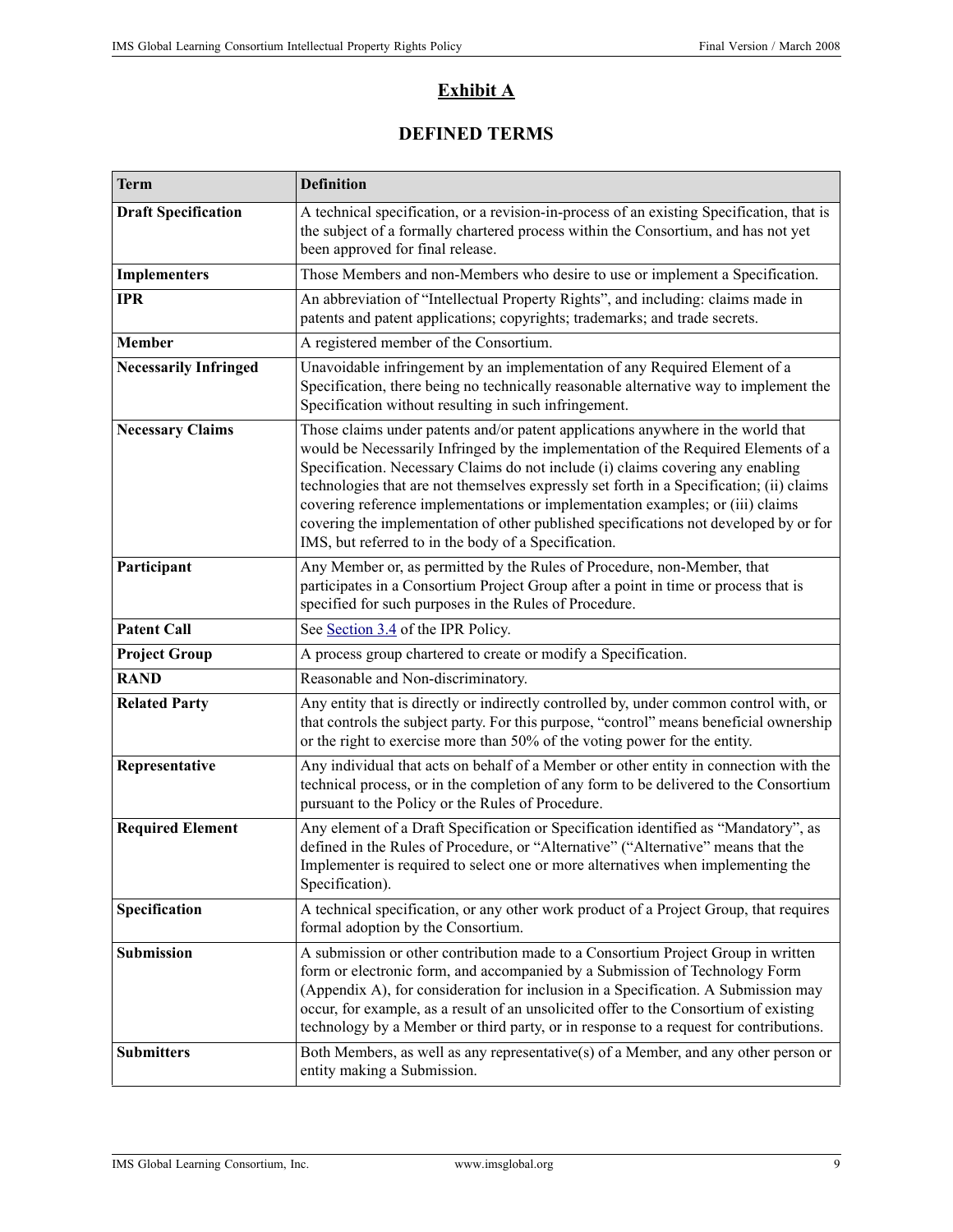## **Appendix B**

### **IMS GLOBAL LEARNING CONSORTIUM, INC**

# <span id="page-9-0"></span>**INTELLECTUAL PROPERTY RIGHTS ELECTION FORM**

**Note:** All blanks must be completed in order for this Election Form to be given consideration. This Election Form is subject to the Intellectual Property Rights Policy (the "IPR Policy") of IMS Global Learning Consortium, Inc. (the "Consortium"), and the Rules of Procedure of the Technical Advisory Board of the Consortium (collectively, both such documents being referred to below as the "IPR Policies and Procedures"). *All capitalized terms used in this Election Form shall have the meanings given to them in Exhibit A attached to this Election Form.*

| Name of Member:                                                            |  |
|----------------------------------------------------------------------------|--|
| <b>Name of Representative Completing</b><br>this Form on Behalf of Member: |  |
| <b>Mailing Address of Representative:</b>                                  |  |
| <b>Email Address of Representative:</b>                                    |  |
| Draft Specification to which this<br><b>Election Form relates:</b>         |  |

The Representative hereby represents the following on behalf of him/herself and the Member or Participant, as the context requires:

1) The Representative is authorized to complete and submit this Election Form on behalf of the Participant, and to make the following representations and warranties.

2) The Representative and the Participant have each reviewed the IPR Policies and Procedures, and agree that this Election Form is being completed and submitted in full compliance with the same.

3) The Participant hereby irrevocably agrees that if the Draft Specification referred to above becomes a formally adopted Specification *(Note: all Representatives must elect one of the following):*

Royalty-free RAND License. On request it and each of its Related Parties (collectively for this paragraph, "it") will license all Necessary Claims owned by it or which it has the right to license that are inherent in its Submission on a perpetual, non-exclusive and worldwide basis, without compensation and otherwise on a RAND basis, to all Implementers, with such license permitting each Implementer to make, have made, use, reproduce, market, import, offer to sell and sell, and to otherwise distribute products that implement the Required Elements of such Specification; provided that such license need not extend to features of a product that do not constitute implement Required Elements; *or* 

RAND License with Royalty: The Submitter and each of its Related Parties agrees to the same terms, except with regard to compensation, and reserves the right to charge a royalty or other fee on RAND terms; *or*

IMS Global Learning Consortium, Inc. www.imsglobal.org 10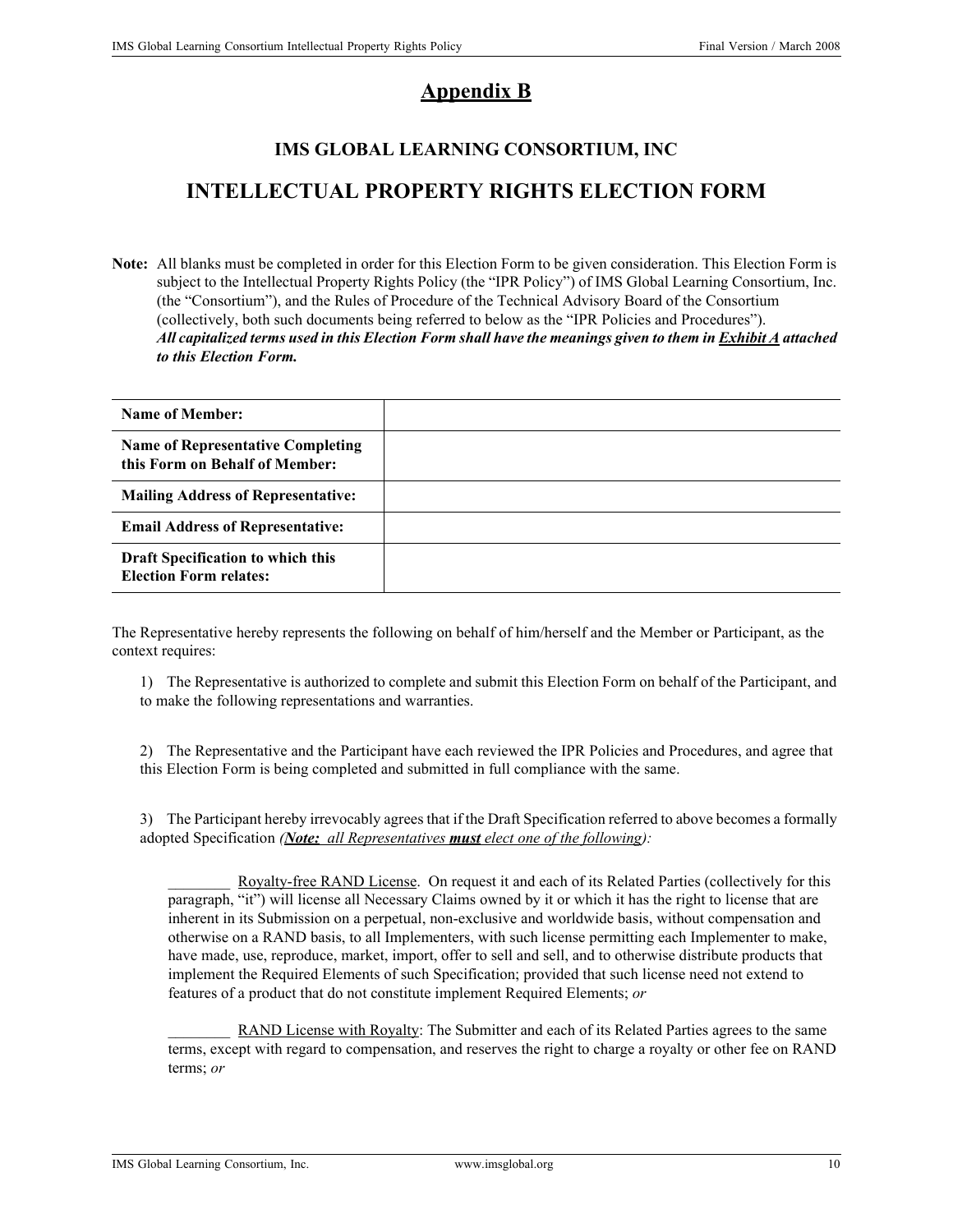\_\_\_\_\_\_\_\_ Withholding of License as to Identified Necessary Claims: It identifies on **Exhibit B** certain Necessary Claim(s) owned or licensed by it or any of its Related Parties under the Draft Specification, in its current form, and the portion of the Draft Specification that would Necessarily Infringe such Necessary Claims, and hereby notifies the Consortium that no guarantee of license rights is being made (or that such rights will in fact be denied in all cases) as to such Necessary Claims).

*(Note: You may elect option i. or ii. as to some Necessary Claim(s), and this option as to other Necessary Claim(s)).*

Provided, however, that in the case of disclosures required under the third alternative above of patent claims under non-public patent applications, it has only described such claims at a level of detail that will not disclose any of its valuable trade secrets.

This Election Form has been submitted on \_\_\_\_\_\_\_\_\_\_\_\_, 200\_.

Name of Participant

By:

Signature of Representative

Name:

Exhibit Index:

A: Defined Terms

B: Withheld IPR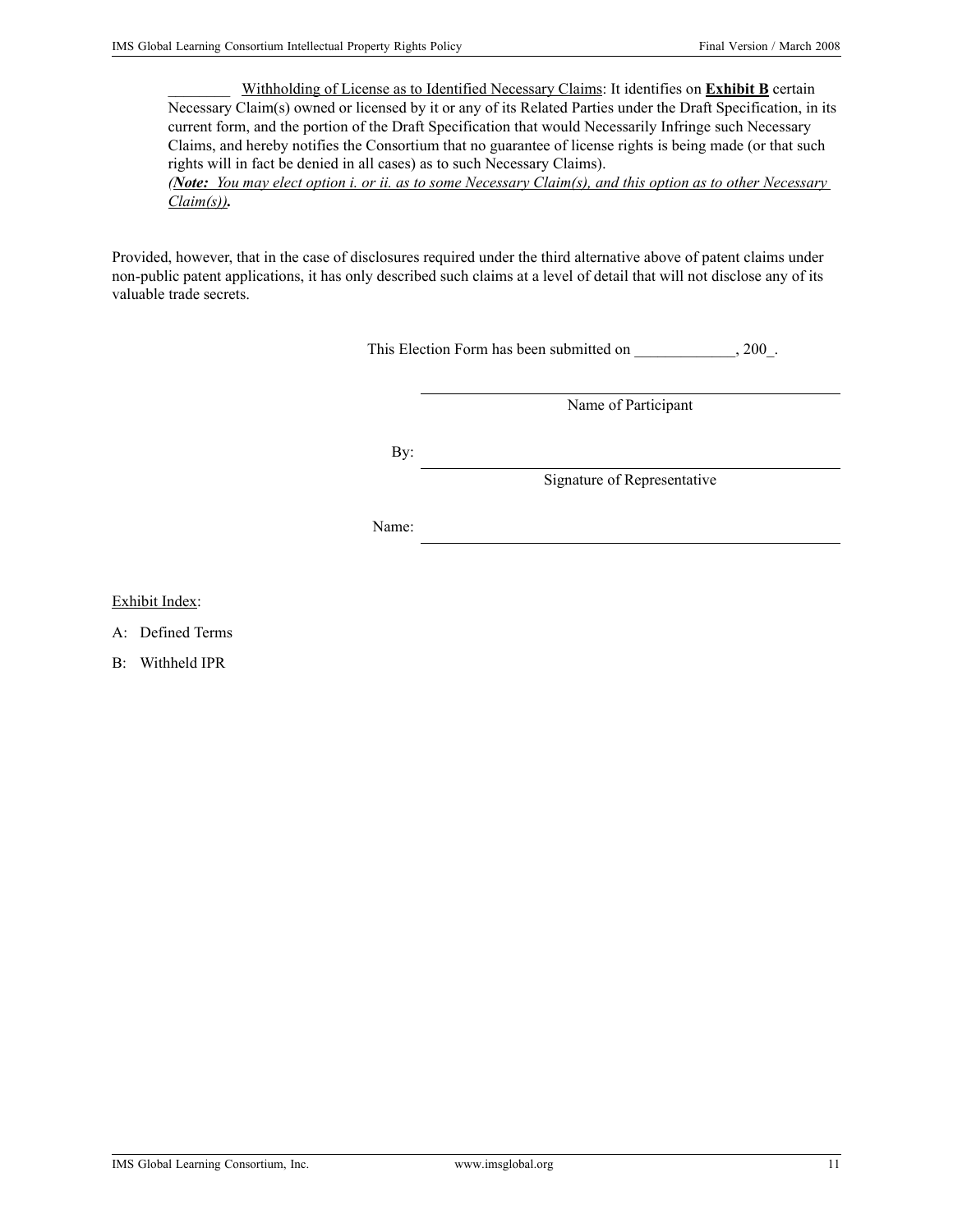### **Exhibit A**

### **DEFINED TERMS**

| <b>Term</b>                  | <b>Definition</b>                                                                                                                                                                                                                                                                                                                                                                                                                                                                                                                                                                        |  |
|------------------------------|------------------------------------------------------------------------------------------------------------------------------------------------------------------------------------------------------------------------------------------------------------------------------------------------------------------------------------------------------------------------------------------------------------------------------------------------------------------------------------------------------------------------------------------------------------------------------------------|--|
| <b>Draft Specification</b>   | A technical specification, or a revision-in-process of an existing Specification, that is<br>the subject of a formally chartered process within the Consortium, and has not yet<br>been approved for final release.                                                                                                                                                                                                                                                                                                                                                                      |  |
| <b>Implementers</b>          | Those Members and non-Members who desire to use or implement a Specification.                                                                                                                                                                                                                                                                                                                                                                                                                                                                                                            |  |
| <b>IPR</b>                   | An abbreviation of "Intellectual Property Rights", and including: claims made in<br>patents and patent applications; copyrights; trademarks; and trade secrets.                                                                                                                                                                                                                                                                                                                                                                                                                          |  |
| Member                       | A registered member of the Consortium                                                                                                                                                                                                                                                                                                                                                                                                                                                                                                                                                    |  |
| <b>Necessarily Infringed</b> | Unavoidable infringement by an implementation of any Required Element of a<br>Specification, there being no technically reasonable alternative way to implement the<br>Specification without resulting in such infringement.                                                                                                                                                                                                                                                                                                                                                             |  |
| <b>Necessary Claims</b>      | Those claims under patents and/or patent applications anywhere in the world that<br>would be Necessarily Infringed by the implementation of the Required Elements of a<br>Specification. Necessary Claims do not include (i) claims covering any enabling<br>technologies that are not themselves expressly set forth in a Specification; (ii) claims<br>covering reference implementations or implementation examples; or (iii) claims<br>covering the implementation of other published specifications not developed by or for<br>IMS, but referred to in the body of a Specification. |  |
| Participant                  | Any Member or, as permitted by the Rules of Procedure, non-Member, that<br>participates in a Consortium Project Group after a point in time or process that is<br>specified for such purposes in the Rules of Procedure.                                                                                                                                                                                                                                                                                                                                                                 |  |
| <b>Patent Call</b>           | See Section 3.4 of the IPR Policy.                                                                                                                                                                                                                                                                                                                                                                                                                                                                                                                                                       |  |
| <b>Project Group</b>         | A process group chartered to create or modify a Specification.                                                                                                                                                                                                                                                                                                                                                                                                                                                                                                                           |  |
| <b>RAND</b>                  | Reasonable and Non-discriminatory.                                                                                                                                                                                                                                                                                                                                                                                                                                                                                                                                                       |  |
| <b>Related Party</b>         | Any entity that is directly or indirectly controlled by, under common control with, or<br>that controls the subject party. For this purpose, "control" means beneficial ownership<br>or the right to exercise more than 50% of the voting power for the entity.                                                                                                                                                                                                                                                                                                                          |  |
| Representative               | Any individual that acts on behalf of a Member or other entity in connection with the<br>technical process, or in the completion of any form to be delivered to the Consortium<br>pursuant to the Policy or the Rules of Procedure.                                                                                                                                                                                                                                                                                                                                                      |  |
| <b>Required Element</b>      | Any element of a Draft Specification or Specification identified as "Mandatory", as<br>defined in the Rules of Procedure, or "Alternative" ("Alternative" means that the<br>Implementer is required to select one or more alternatives when implementing the<br>Specification).                                                                                                                                                                                                                                                                                                          |  |
| Specification                | A technical specification, or any other work product of a Project Group, that requires<br>formal adoption by the Consortium.                                                                                                                                                                                                                                                                                                                                                                                                                                                             |  |
| Submission                   | A submission or other contribution made to a Consortium Project Group in written<br>form or electronic form, and accompanied by a Submission of Technology Form<br>(Appendix A), for consideration for inclusion in a Specification. A Submission may<br>occur, for example, as a result of an unsolicited offer to the Consortium of existing<br>technology by a Member or third party, or in response to a request for contributions.                                                                                                                                                  |  |
| <b>Submitters</b>            | Both Members, as well as any representative(s) of a Member, and any other person or<br>entity making a Submission.                                                                                                                                                                                                                                                                                                                                                                                                                                                                       |  |